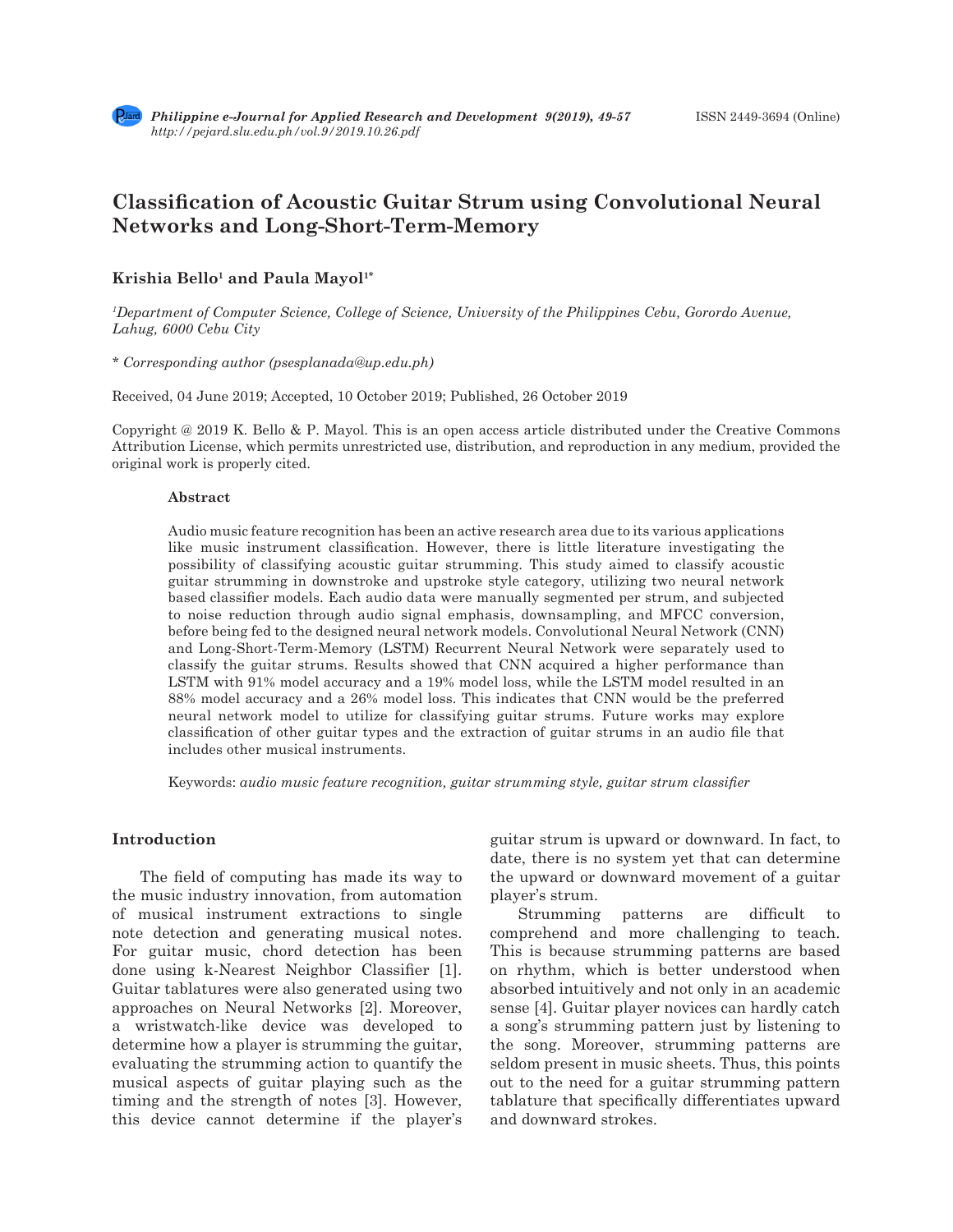To produce a guitar strumming pattern tablature, a guitar's strumming pattern from a song can be examined and annotated via automation, which can potentially be done by heuristic-based algorithm approaches. Studies made on extraction and recognition of different musical instruments paved the way for other research in a deeper music element hierarchy, such as the classification of different musical concepts over its much diverse musical category. As there are already a lot of music notations like music instrument extraction and identification [5, 6], note detection [7], chord detection [1], and time signature classification [8], the classification of guitar strums will make a good addition as it enables deeper music notation through computing. In the long run, it will eventually pave the way to easily generate the guitar strumming pattern for a song.

This study aims to develop a method for processing audio data as input to an acoustic guitar strum classifier that will determine if strumming is in an upward or downward movement. The study will utilize two neural network based classifier models (namely, CNN and LSTM) to build the guitar strum classifier, which will aid guitar player novices in learning the strumming tablature. As both CNN and LSTM are considered as powerful neural networks with classifying capabilities, comparisons between the two models will be done in order to evaluate and determine which of them would fare better in terms of classifying correctly the guitar's strum.

# **Materials and Methods**

The framework followed is divided into four parts: (1) data gathering, (2) cleaning and preprocessing, (3) training and validation, and (4) testing. Parts 1 and 2 consist of manually recording guitar strum patterns, then feeding the processed data into the two classifier models. Parts 3 and 4 train and verify the accuracy of the model's ability to classify guitar strums. Figure 1 shows the study's research framework, which



**Figure 1.** Research Framework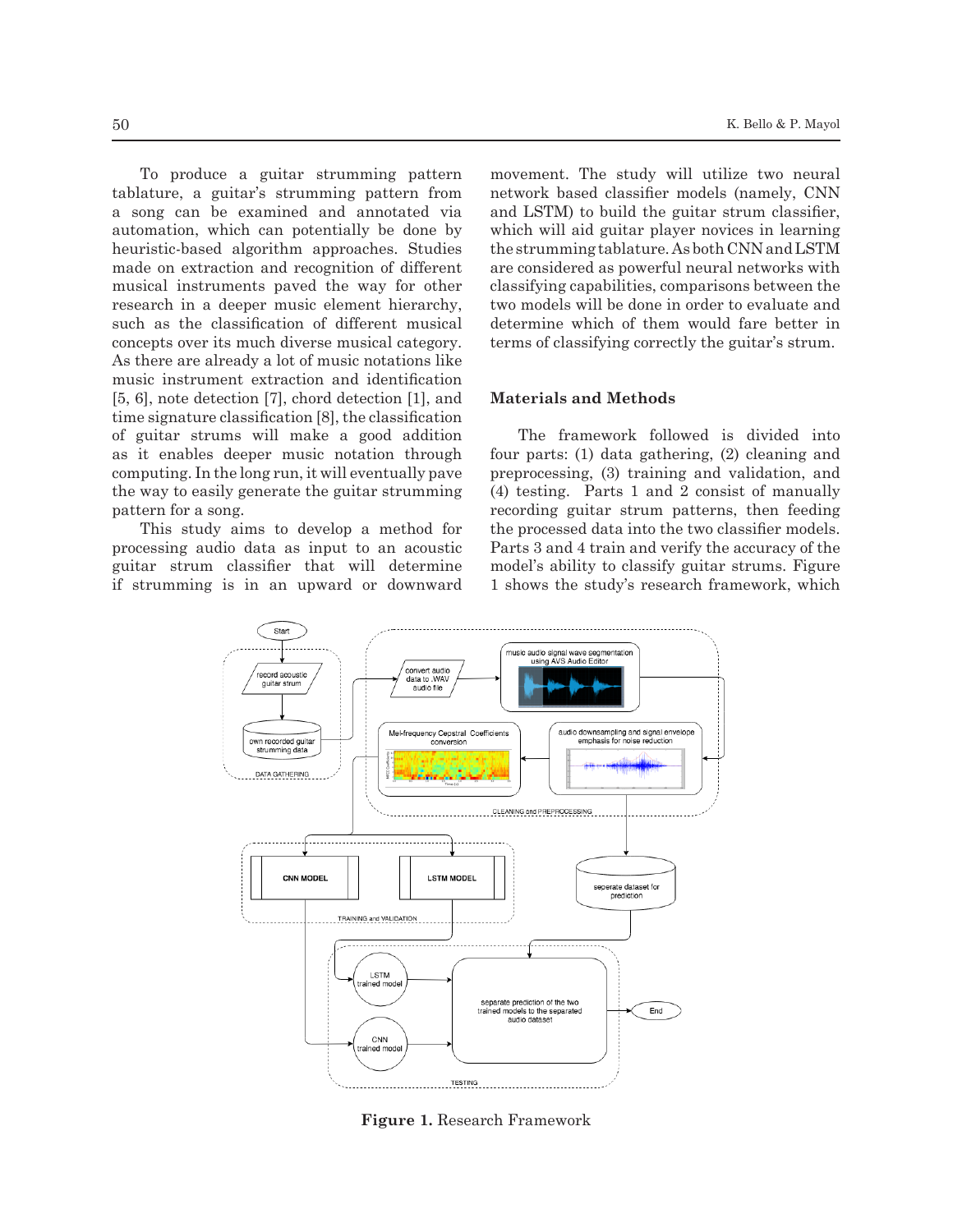served as the workflow in building the guitar strum classifier.

#### *Data Gathering, Cleaning, and Preprocessing*

The audio data needed for the guitar strum classifier were obtained by manually recording guitar strumming patterns (saved as .mp3) using an acoustic guitar that was connected directly to a computer by an audio jack adapter. Guitar chords that were included in gathering the strumming data included all universal chords from *A* to *E*, with the minor chords of *A*, *B*, *D*, *E*, and the power chords from *A* to *F* with the open chord E (open strumming). These audio files were then manually segmented per strum using AVS Audio Editor, and was also converted to .wav form upon saving the file.

The data collection consisted of 2200 audio files, with no more than two seconds in length for each data, which were separated in the ratio of 2040:160 for the training and testing phase of the study, respectively. Figure 2 shows a pie chart of the class with percentage representing the mean of the overall audio length of the downstrum and upstrum classes.

Audio data were cleaned by noise reduction through signal envelope emphasis. The envelope of a signal shows the important part of the signal, so getting the envelope of a signal will also get rid of the noise in the audio data. Furthermore, the audio data were downsampled, decreasing the sampling rate from 4400 Hz to 1600 Hz. Figure 3 shows the audio data before and after envelope emphasis and downsampling.

### *MFCC conversion*

Random features were built from the overall sample and finally converted to MFCC with parameters, 13 as number of cepstrum, 26 as number of filters in the filterbank, and 512 as the FFT size. Conversion to MFCC returns a numpy array of size (number of frames by number of cepstrum) containing features, with each row holding 1 feature vector. Building random features outputs the X matrix (samples in mfcc), and the y matrix (array of labels) that are to be fed into the neural network models. Figure 4 shows a sample of an audio data converted to MFCC.



 **Figure 2.** Class Distribution of the Dataset

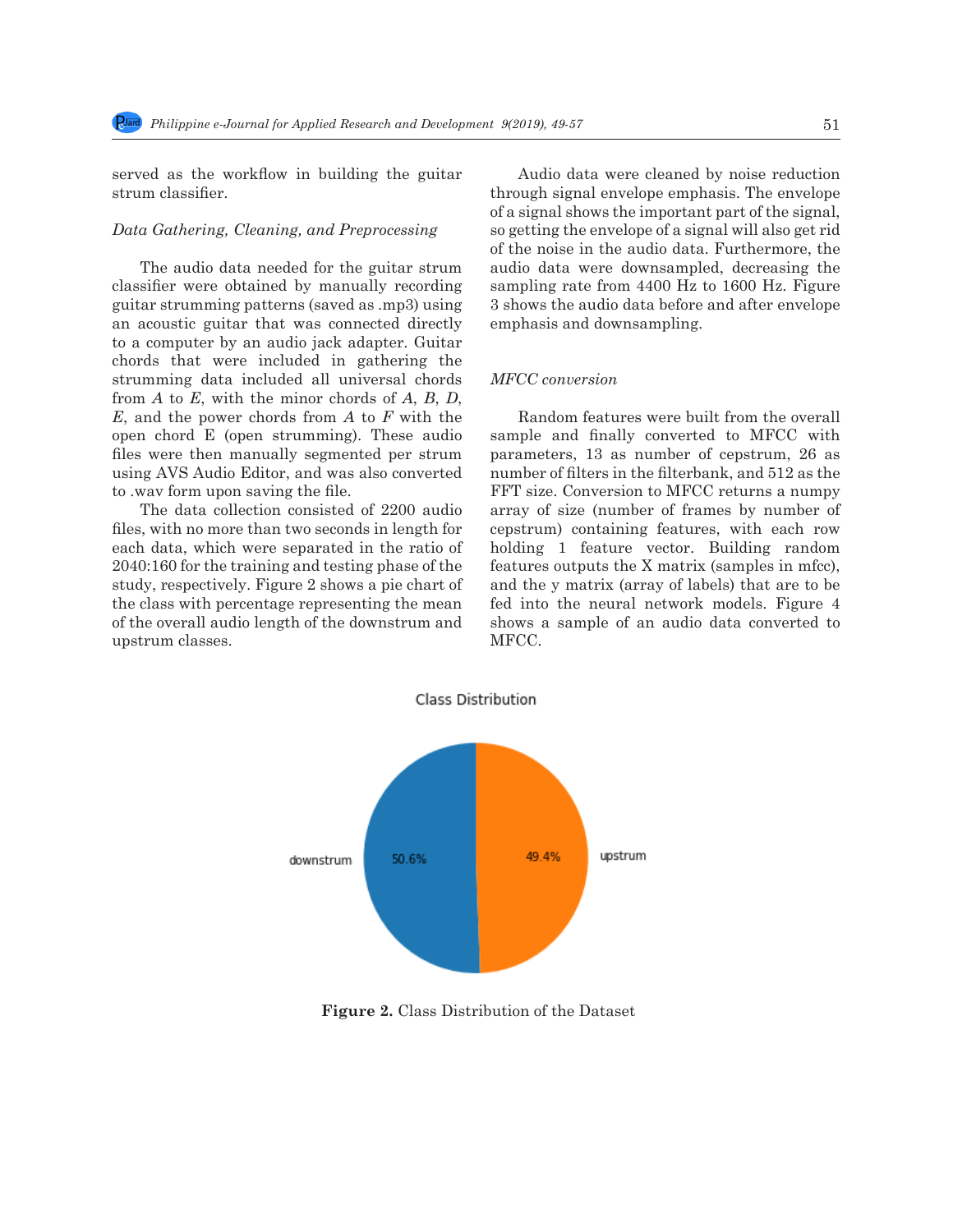

**Figure 3.** Audio data before and after signal envelope emphasis and downsampling

#### Mel Frequency Cepstrum Coefficients



**Figure 4.** Mel-frequency Cepstral Coefficients audio data

#### *Network Training and Validation*

The LSTM recurrent neural network was built using the parameters as shown in Figure 5. A sequential model which is a linear stack of layers is used. The first two layers are LSTM layers with 128 memory units that returns sequences. This is done to ensure that the next layer receives sequences and not just randomly scattered data. A dropout layer is applied after the LSTM layers to avoid overfitting of the model. In the middle are four time-distributed and fully connected dense layers with decreasing dimensionalities, all having Rectified Linear Activation or "relu" as the activation function. Finally, after flattening, the network used "softmax" as activation in the dense layer that outputs 2 dimension space for the two-class classification. In compiling the model, Adaptive Moment Estimation (Adam) is used as optimizer, and categorical cross entropy is used for the loss function.

Figure 6 shows the network's structure for CNN. This model is also sequential and starts with four Conv2D layers with increasing number of nodes per layer, all having "relu" as activation function. Next is a two-dimensional max-pooling layer for downscaling. A dropout layer is then added to control overfitting. Finally, after flattening, three dense layers, with two having "relu" as activation, and the last output dense layer with "softmax" activation function for the two-class classification, completes the CNN network model. As with the LSMT model compilation, "Adam" is used as optimizer, and categorical cross entropy is also used for the loss function.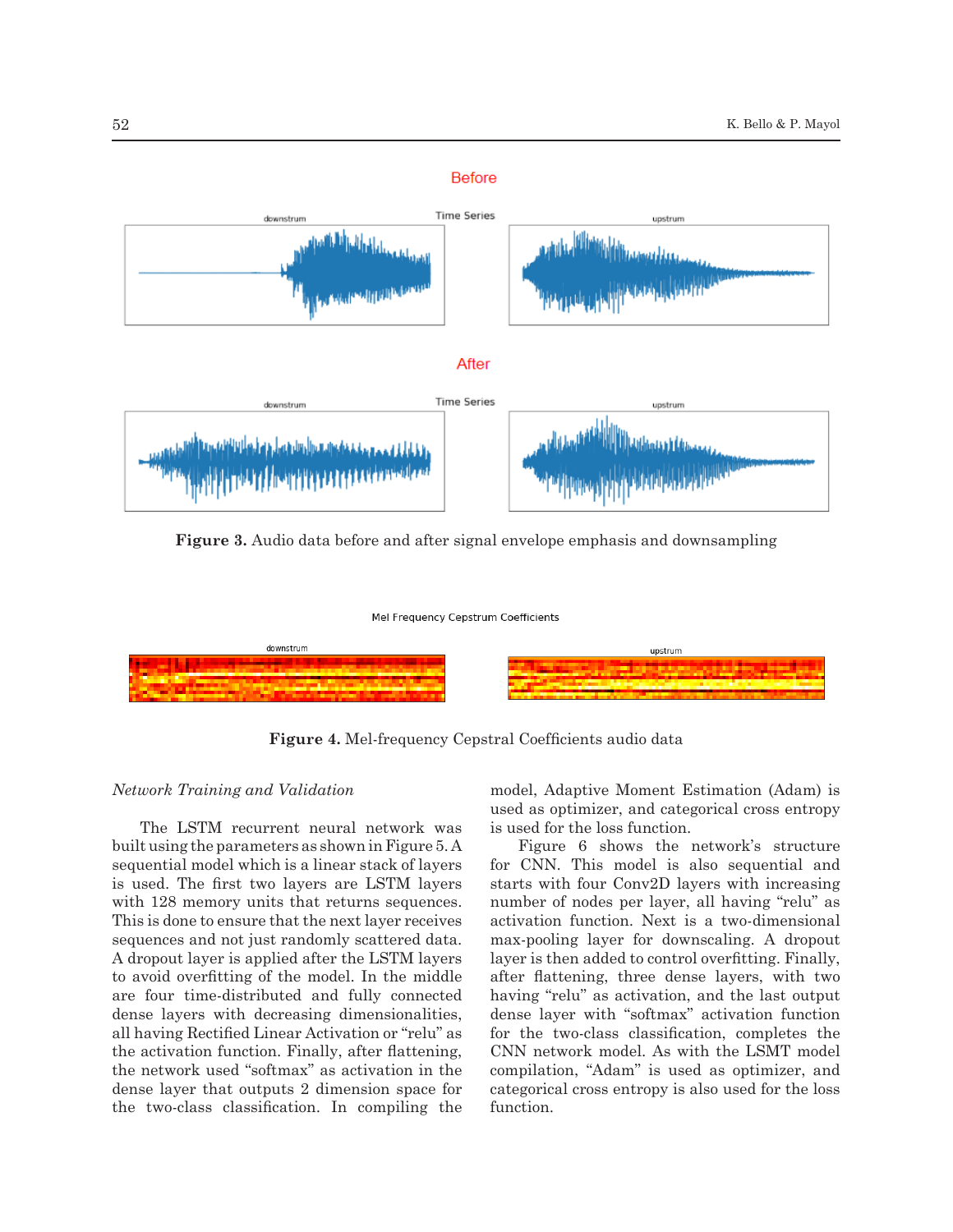

**Figure 5.** LSTM Network Structure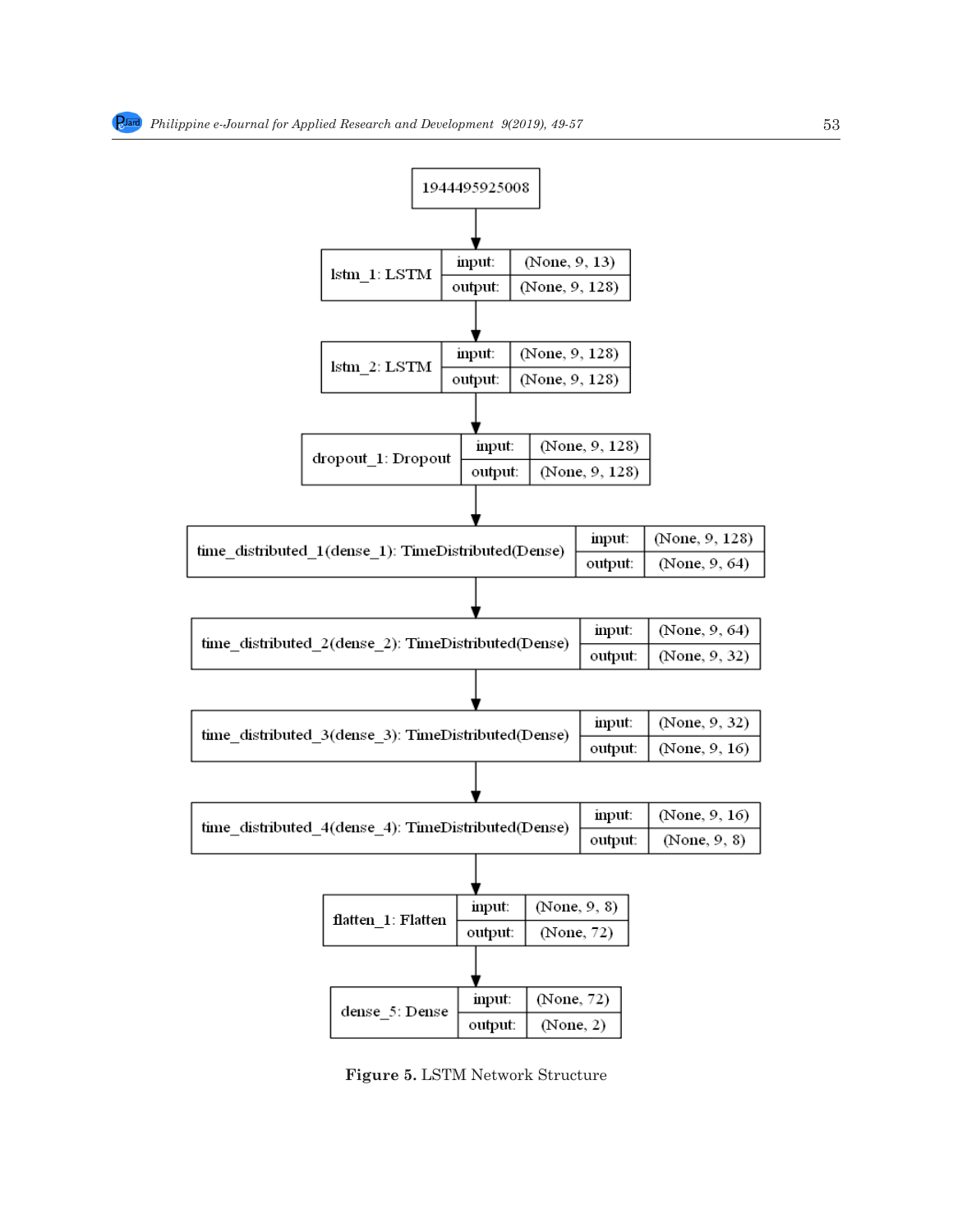

**Figure 6.** CNN Network Structure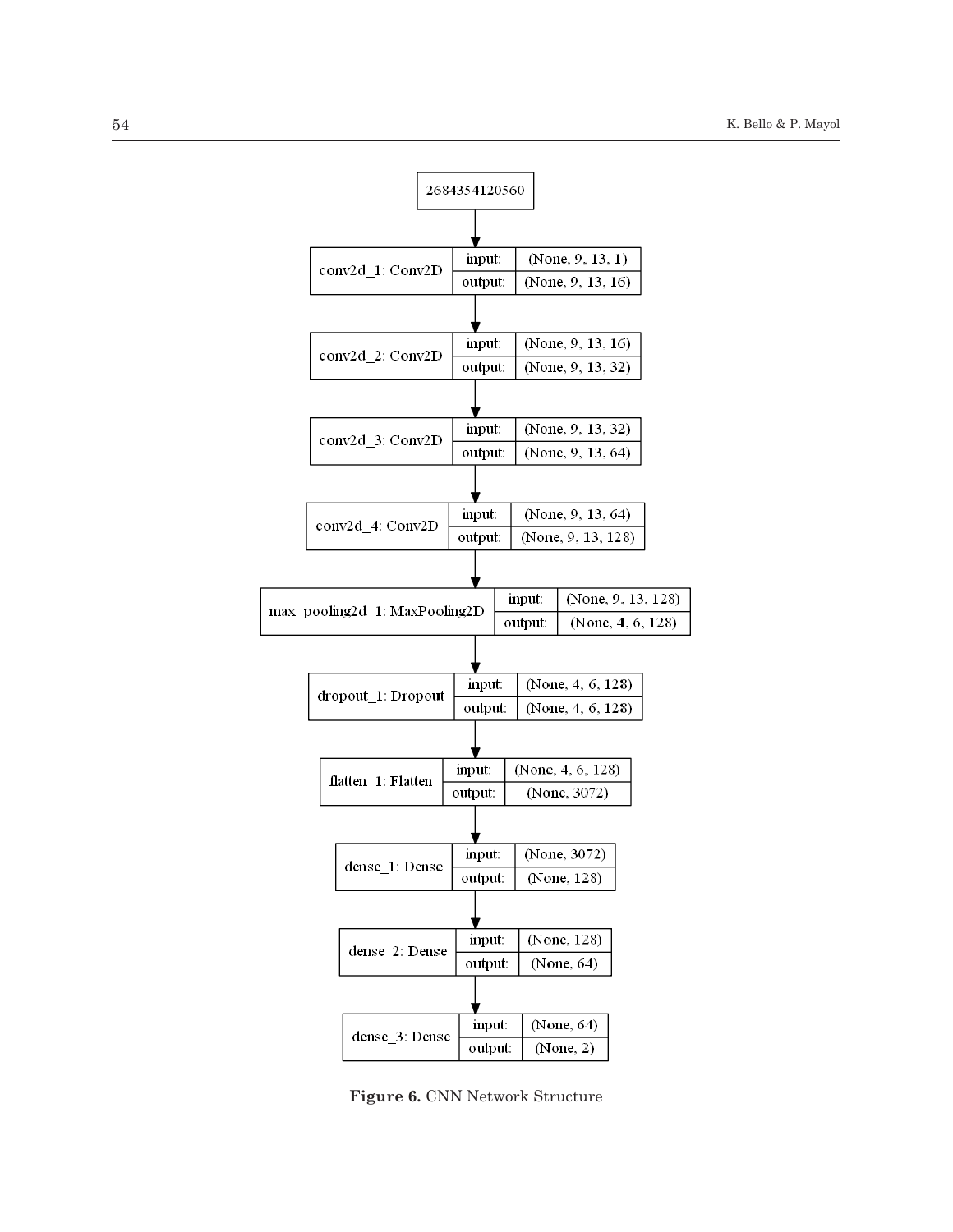Finally, to fit the created models for training and validation, validation split with value 0.1 was assigned. This means that the model will automatically get 10% of the overall data (starting from the bottom data) and set it aside for validation. The model was trained over 65 epochs, with batch size of 32.

# **Results and Discussion**

The classifier models were evaluated by running testing datasets and comparing the results. The separated audio data for prediction that was cleaned and preprocessed the same way as the training data were fed into the trained model for prediction. Accuracy score was then obtained both from CNN and the LSTM model upon prediction.

# *CNN Model Training and Validation*

From the training accuracy plot of CNN model (Figure 7), 65 epochs might just be the right stopping point as the trend for accuracy on both datasets is observed to be increasing slowly during the last epochs. It can also be observed that the model has not yet over-learned the training dataset, showing comparable skill on both datasets. This CNN model obtained an accuracy of over 91%.

From the training loss plot of the CNN model, it can be said that the model has comparable performance on both train and validation datasets (labeled test). If these parallel plots start to depart consistently, it might be a sign to stop training at an earlier epoch. But 65 epochs still showed good performance, having only 19% as training loss.

#### *LSTM Model Training and Validation*

The training accuracy plot of the LSTM model (Figure 8) is not that smooth throughout the 65 epochs, but it is also not that rough getting around to over 88% accuracy. It can also be said that the training has not yet over-learned the dataset, having also comparable skill on both the training and testing datasets.

As for the training loss plot of the LSTM model, the training also showed comparable performance on both the train and validation of the labeled test. It can also be considered to stop the training around the 55th epoch because it can be seen that the parallel lines started to depart consistently. The LSTM model got around with 26% training loss.



**Figure 7.** CNN Model Training Accuracy and Loss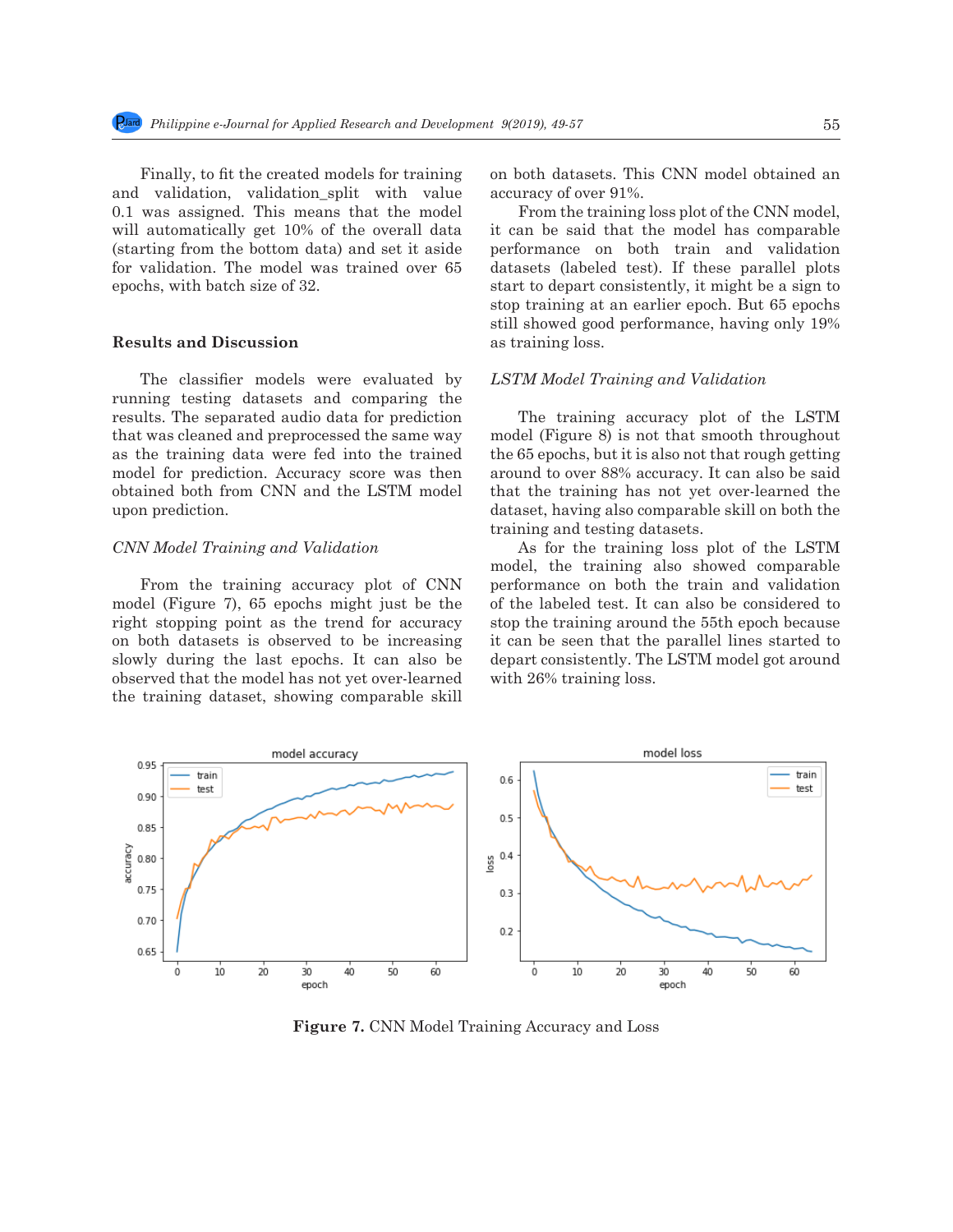

**Figure 8.** LSTM Model Training Accuracy and Loss

# *CNN and LSTM Prediction*

From the separate prediction of the trained models table, out of the 160 data to be predicted, the predictions arrived at a 72.5% and 70% accuracy score for the CNN model and LSTM model, respectively (Table 1). It shows a small difference for the two models, but it still reflects the training accuracy for both models, which was 91% for CNN and 88% for LSTM.

| No. of<br>Data    | <b>CNN Result</b>          | <b>LSTM Result</b>         |
|-------------------|----------------------------|----------------------------|
| 160               | 116 correctly<br>predicted | 112 correctly<br>predicted |
| Accuracy<br>score | 72.5%                      | 70%                        |

**Table 1.** Separate Prediction of Trained Models Result

The main possible reason for the number of misclassified guitar strum data is the insufficiency of data for training. Because it was observed that for some guitar chords, especially for those that were misclassified, the classifier made only a small significant difference in its class probabilities for being a downstrum or an upstrum. More data for training is expected to give out more audio features that will eliminate the ambiguity of the audio features of a downstrum and an upstrum, given that these data are taken from a wide variety of guitar chords.

| Model Training and Validation Time Duration |  |  |
|---------------------------------------------|--|--|
|---------------------------------------------|--|--|

| Model       | Runtime  |
|-------------|----------|
| <b>CNN</b>  | 18:46:62 |
| <b>LSTM</b> | 43:38:11 |

## **Table 2.** Model Training and Validation Runtime

With 65 epochs, the overall model training and validation of the CNN went to over 18 minutes, 46 seconds, and 62 milliseconds. This training time is way much faster than the LSTM that went over to 43 minutes, 38 seconds, and 11 milliseconds (Table 2). It should also be noted that the GPU card of the computer were used in the overall process of this study. Although the time complexity of a neural network depends on how it is modeled, CNN was already expected to perform faster since the computations in CNN can happen in parallel. On the other hand, LSTM performs sequential processing, since the subsequent memory nodes depend on previous memory node units. CNN proved to be much faster by design, which was reflected in this study.